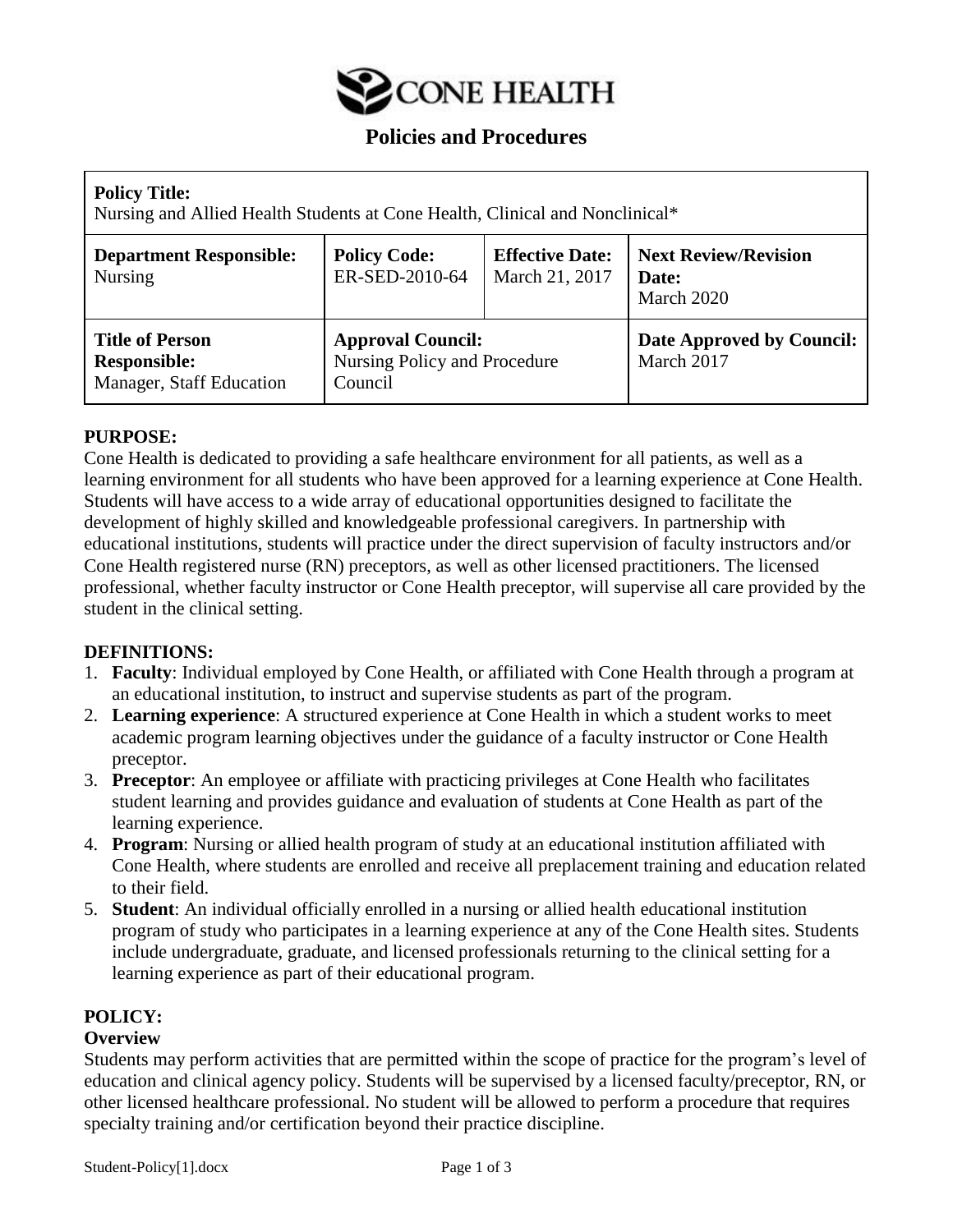# **Scope**

This policy applies to all Cone Health facilities and to all students as defined above.

# **Dress Code for Students/Faculty**

- 1. Students must wear the designated school uniform or abide by the unit-specific attire (ex. scrubs, business casual). Students/faculty must wear an authorized **Cone Health student / faculty photo identification badge** while on duty and identify themselves as a student/faculty at all times. Additionally, students and faculty must adhere to the Cone Health policy for [Standards of](https://conehealth.sharepoint.com/sites/policiesprocedures/Lists/Policy%20Updates/DispForm.aspx?ID=100)  [Appearance and Dress Code](https://conehealth.sharepoint.com/sites/policiesprocedures/Lists/Policy%20Updates/DispForm.aspx?ID=100) and any specific guidelines of the departments in which they have learning experiences. Student/faculty uniforms must be easily differentiated from Cone Health employee uniforms.
- 2. Cone Health employees participating in clinical experiences as a student or faculty must identify themselves as a student/faculty and wear an authorized Cone Health student / faculty photo identification badge while in the student/faculty role. They **may not** wear their employee Cone Health badges while serving in a student/faculty role.

#### **Faculty Instructor/Student Orientation**

- 1. Cone Health requires all newly hired faculty instructors, and those who have had clinical teaching experience in Cone Health but have been away for a year or more, to attend the General Clinical & Nursing Orientation and complete the Cone Health Instructor Orientation process. Cone Health employees new to the instructor role may be exempt from the General Clinical  $\&$ Nursing Orientation component of the Cone Health Instructor Orientation process.
- 2. Instructors will complete unit-based orientation prior to supervising students on the unit. Instructors will contact the director of the department **PRIOR** to the clinical experience to arrange this orientation.
- 3. Instructors must contact the department director to share course and clinical objectives, the student list, scheduled dates and times of clinical experiences, and faculty contact information **PRIOR** to beginning the clinical experience. Failure to submit this information will result in the clinical student/group not being allowed in the department. The instructor will be responsible for notifying the department director when schedule changes affect the presence or absence of students in the clinical area.
- 4. **Each semester, and as changes occur,** the educational institution is required to submit a roster of students and all faculty instructors supervising students in clinical rotations no later than the first day of the clinical experience. This list should be sent electronically to the Cone Health Staff Education Mailbox: [staff.education@conehealth.com.](file:///C:/Users/32947/AppData/Local/Microsoft/Windows/Temporary%20Internet%20Files/Content.Outlook/2FHSBVFK/staff.education@conehealth.com)
- 5. Instructors are responsible for orienting students to Cone Health prior to their arrival on the department according to the Cone Health Student and Instructor Orientation Process. This information is current on the Cone Health Clinical Placement website.
- 6. Annually, instructors and students must complete the online Core Orientation process and the Cone Health Orientation process found on the Cone Health Clinical Placement website.

#### **Supervision of Students**

- 1. Student supervision is the responsibility of the faculty instructor or Cone Health preceptor.
- 2. Faculty instructors must be present in the facility at all times and be available by phone or pager. Exception: For precepted or graduate students, a faculty instructor must be available by phone or pager while the student is within Cone Health.
- 3. Ultimate responsibility for patient care rests with the patient's physician and Cone Health staff assigned to the patient. Physicians must be employed or privileged at Cone Health. At any time the Cone Health primary caregiver deems necessary, he/she can assume care of any patient assigned to a student.